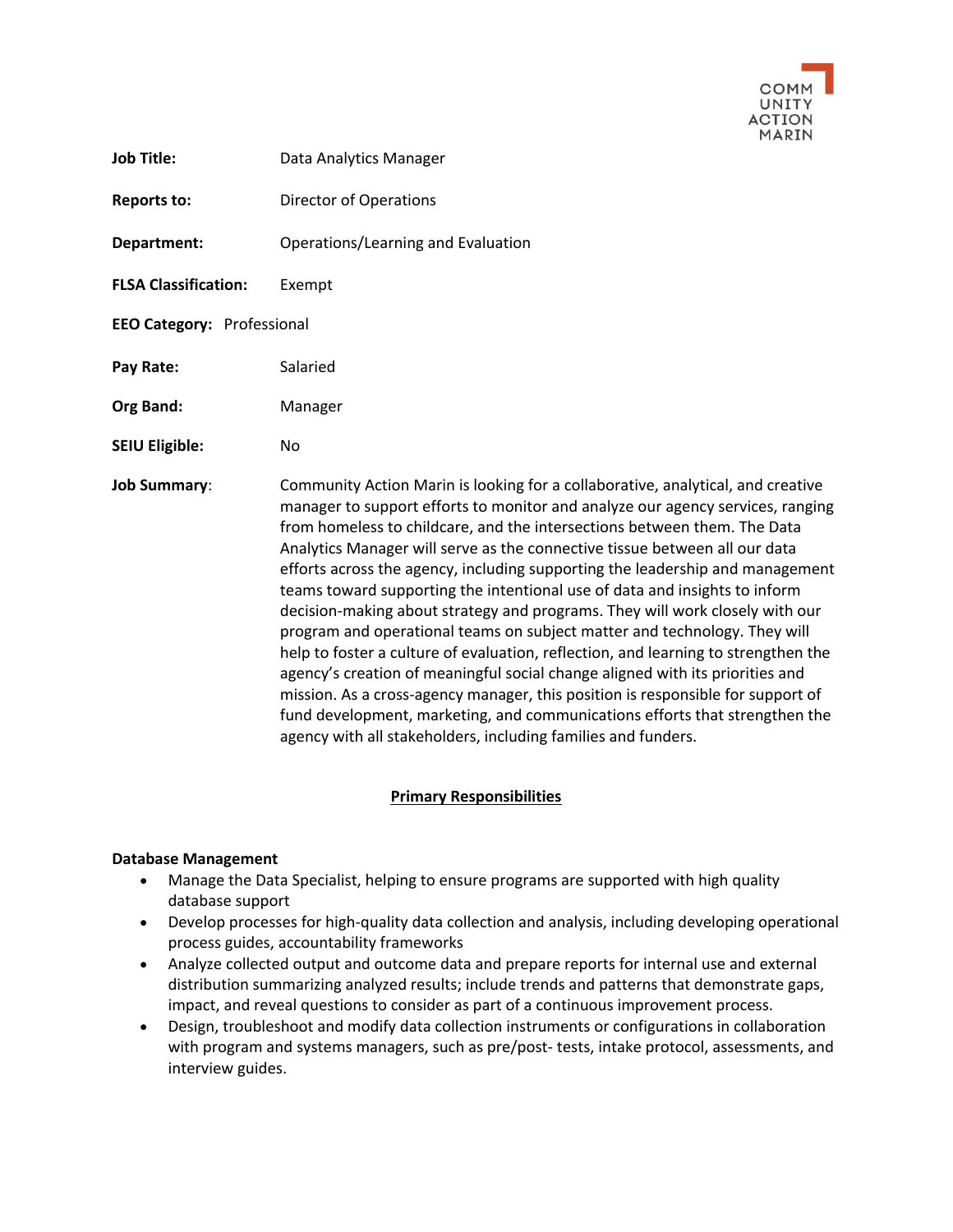## **Program Reporting**

- Work alongside programs and grants management team to ensure the appropriate data is collected for federal, state, local government requirements and funder compliance requirements are monitored
- Create regular, user-friendly reports for program leaders and staff to monitor results.
- Lead creation of reports including the agency's impact report and community needs assessment

# **Cross Agency Initiatives**

- Support in the development of a cross-agency learning framework that strengthens our understanding of our current work and helps highlight potential areas for innovation
- Training and coach staff to ensure high-quality collection and use of data
- Participate in cross-team efforts around Results-Oriented Management & Accountability (ROMA), learning and evaluation to ensure smooth operation of the agency's various programmatic efforts. identify team-based professional development opportunities.
- Promote a culture of reflection, learning, and data-based decision making among staff and participants.

## **Fund Development**

- Support the Director of Development in grant solicitations by providing community, agency and program data for proposal writing; co-create evaluation plans and ensure there are monitoring plans in place
- Consult with and coach program staff to identify program goals and monitoring plans that strengthen effectiveness and communicate impact.

## **Representation & Influence**

- Represent the agency publicly as needed to reflect the performance management work to a variety of audiences (existing and potential funders, government officials, foundations, etc.).
- Serve as the agency point person for questions and projects on the availability, promises and limitations of existing agency data.
- Work as applicable with partners, including federal and municipal agencies, foundations, community organizations, and other stakeholders.
- Work with program teams to elevate community and clients feedback mechanisms to ensure our agency work is responsive to experiences, needs and desires.

# **Required Qualifications:**

- Bachelor's degree
- A minimum of five years of experience in performance management, analytics, or applied research.
- Fluency in written and spoken English.
- Excellent organizational and communication (verbal and written) skills.
- Quantitative data collection and analysis skills, natural curiosity, and the ability to maintain a strategic perspective.
- Very strong general computer skills and extensive experience with Excel; ability to work with databases and case management systems
- Prior experience managing or overseeing research, evaluation, analytics, or performance management projects. This should include experience with project budgeting, planning, and managing workflow.
- Deep understanding and ability to articulate the role equity, inclusion, and diversity plays in our work.